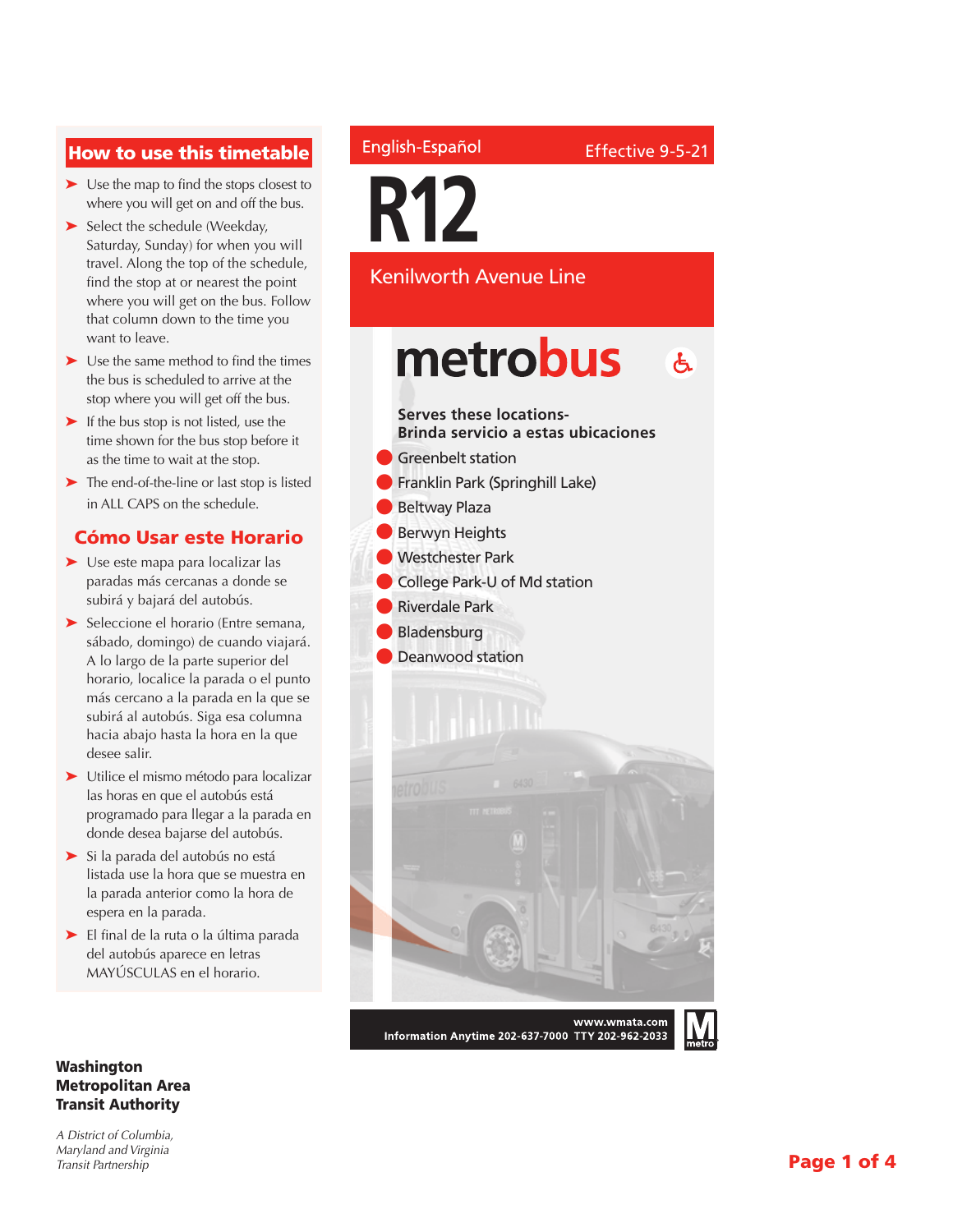# **R12** Kenilworth Avenue Line

### **Effective Sunday, September 5, 2021 A partir del domingo, 5 de septiembre de 2021**

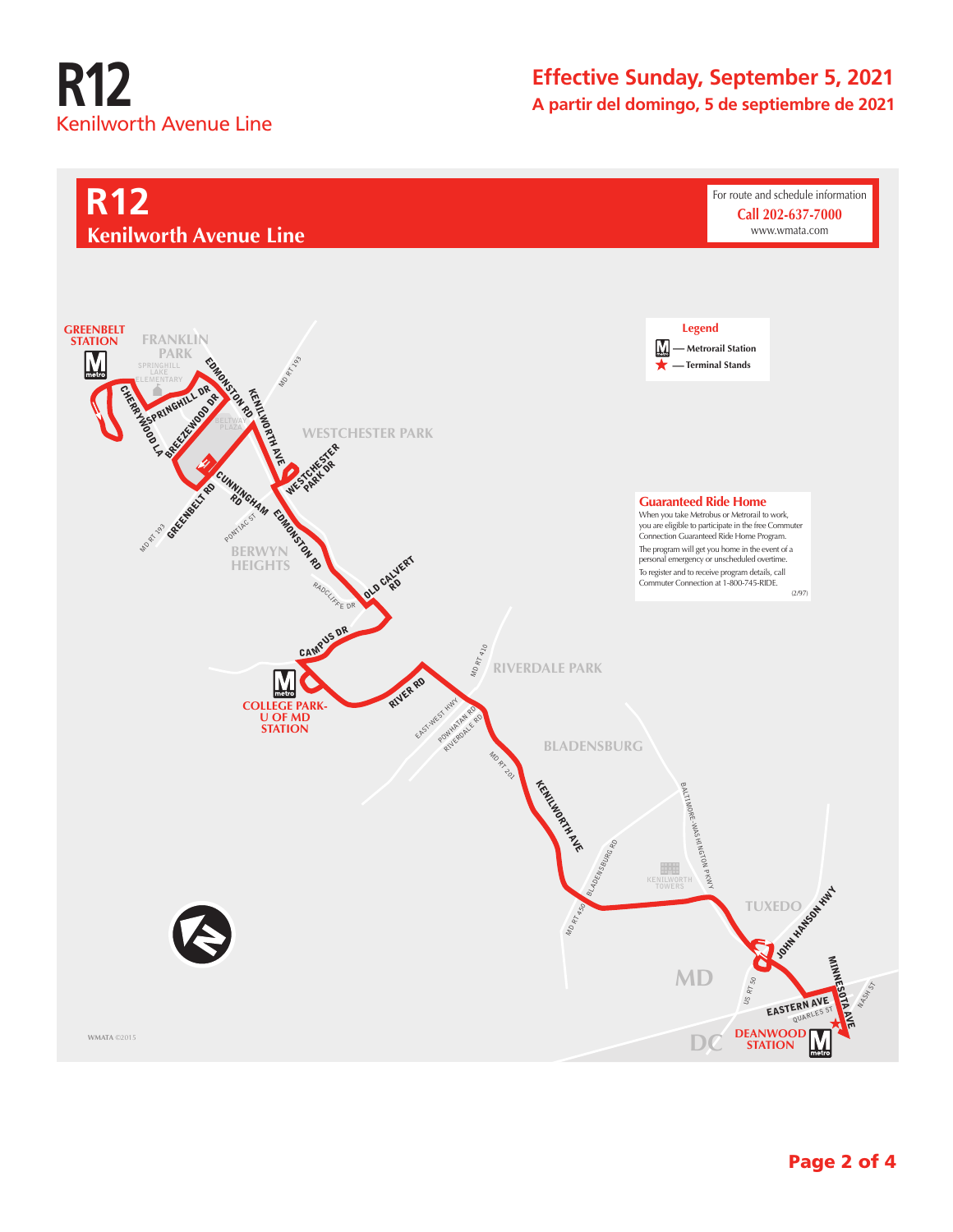

#### **Effective Sunday, September 5, 2021 A partir del domingo, 5 de septiembre de 2021**

## **Southbound To Deanwood station**

| <b>Monday thru Friday - De Lunes a viernes</b>                 |                       |                                            |                              |                          |                                     |                                                                 |                                        |                           |  |
|----------------------------------------------------------------|-----------------------|--------------------------------------------|------------------------------|--------------------------|-------------------------------------|-----------------------------------------------------------------|----------------------------------------|---------------------------|--|
| Route<br><b>Number</b>                                         | <b>Greenbelt</b><br>M | Edmonston<br>Rd.<br>&<br>Springhill<br>Dr. | <b>Beltway</b><br>Plaza<br>┓ | West-<br>chester<br>Park | College<br>Park-<br>U<br>of Md<br>M | <b>Kenilworth</b><br>Ave. &<br><b>Riverdale</b><br>Rd.<br>Hwy.) | (East-West Kenilworth<br><b>Towers</b> | DEAN-<br><b>WOOD</b><br>M |  |
|                                                                |                       |                                            | <b>AM Service --</b>         |                          | <b>Servicio matutino</b>            |                                                                 |                                        |                           |  |
| <b>R12</b>                                                     | 5:00                  | 5:04                                       | ●                            | 5:16                     | 5:24                                | 5:29                                                            | 5:35                                   | 5:43                      |  |
| <b>R12</b>                                                     | 5:30                  | 5:34                                       | $\bullet$                    | 5:46                     | 5:54                                | 5:59                                                            | 6:05                                   | 6:13                      |  |
| <b>R12</b>                                                     | 6:00                  | 6:04                                       | $\bullet$                    | 6:16                     | 6:24                                | 6:29                                                            | 6:35                                   | 6:43                      |  |
| <b>R12</b>                                                     | 6:30                  | 6:34                                       | $\bullet$                    | 6:46                     | 6:54                                | 6:59                                                            | 7:05                                   | 7:13                      |  |
| <b>R12</b>                                                     | 7:00                  | 7:04                                       | ●                            | 7:16                     | 7:24                                | 7:29                                                            | 7:35                                   | 7:43                      |  |
| <b>R12</b>                                                     | 7:30                  | 7:35                                       | $\bullet$                    | 7:49                     | 7:58                                | 8:04                                                            | 8:11                                   | 8:21                      |  |
| <b>R12</b>                                                     | 8:00                  | 8:05                                       | 8:14                         | 8:21                     | 8:30                                | 8:36                                                            | 8:43                                   | 8:53                      |  |
| <b>R12</b>                                                     | 8:30                  | 8:35                                       | 8:44                         | 8:51                     | 9:00                                | 9:06                                                            | 9:13                                   | 9:23                      |  |
| <b>R12</b>                                                     | 9:00                  | 9:05                                       | 9:14                         | 9:21                     | 9:30                                | 9:36                                                            | 9:43                                   | 9:53                      |  |
| <b>R12</b>                                                     | 9:30                  | 9:35                                       | 9:44                         | 9:51                     | 10:00                               | 10:06                                                           | 10:13                                  | 10:23                     |  |
| <b>R12</b>                                                     | 10:30                 | 10:34                                      | 10:42                        | 10:48                    | 10:57                               | 11:02                                                           | 11:08                                  | 11:17                     |  |
| <b>R12</b>                                                     | 11:30                 | 11:34                                      | 11:42                        | 11:48                    | 11:57                               | 12:02                                                           | 12:08                                  | 12:17                     |  |
| <b>PM Service --</b><br><b>Servicio vespertino</b>             |                       |                                            |                              |                          |                                     |                                                                 |                                        |                           |  |
| <b>R12</b>                                                     | 12:30                 | 12:34                                      | 12:42                        | 12:48                    | 12:57                               | 1:02                                                            | 1:08                                   | 1:17                      |  |
| <b>R12</b>                                                     | 1:25                  | 1:29                                       | 1:37                         | 1:43                     | 1:52                                | 1:57                                                            | 2:03                                   | 2:12                      |  |
| <b>R12</b>                                                     | 2:05                  | 2:09                                       | 2:17                         | 2:23                     | 2:32                                | 2:37                                                            | 2:43                                   | 2:52                      |  |
| <b>R12</b>                                                     | 2:40                  | 2:44                                       | 2:52                         | 2:58                     | 3:07                                | 3:12                                                            | 3:18                                   | 3:27                      |  |
| <b>R12</b>                                                     | 3:15                  | 3:20                                       | 3:29                         | 3:36                     | 3:46                                | 3:52                                                            | 3:59                                   | 4:09                      |  |
| <b>R12</b>                                                     | 3:50                  | 3:55                                       | 4:04                         | 4:11                     | 4:21                                | 4:27                                                            | 4:34                                   | 4:44                      |  |
| <b>R12</b>                                                     | 4:20                  | 4:25                                       | 4:34                         | 4:41                     | 4:51                                | 4:57                                                            | 5:04                                   | 5:14                      |  |
| <b>R12</b>                                                     | 4:50                  | 4:55                                       | 5:04                         | 5:11                     | 5:21                                | 5:27                                                            | 5:34                                   | 5:44                      |  |
| <b>R12</b>                                                     | 5:20                  | 5:25                                       | 5:34                         | 5:41                     | 5:51                                | 5:57                                                            | 6:04                                   | 6:14                      |  |
| <b>R12</b>                                                     | 5:50                  | 5:55                                       | 6:04                         | 6:11                     | 6:21                                | 6:27                                                            | 6:34                                   | 6:44                      |  |
| <b>R12</b>                                                     | 6:20                  | 6:25                                       | 6:34                         | 6:41                     | 6:51                                | 6:57                                                            | 7:04                                   | 7:14                      |  |
| <b>R12</b>                                                     | 6:50                  | 6:54                                       | 7:02                         | 7:08                     | 7:17                                | 7:22                                                            | 7:28                                   | 7:36                      |  |
| <b>R12</b>                                                     | 7:20                  | 7:24                                       | 7:32                         | 7:38                     | 7:47                                | 7:52                                                            | 7:58                                   | 8:06                      |  |
| <b>R12</b>                                                     | 8:20                  | 8:24                                       | 8:32                         | 8:38                     | 8:47                                | 8:52                                                            | 8:58                                   | 9:06                      |  |
| $\blacksquare$ - Buses are timed at stop under parking garage. |                       |                                            |                              |                          |                                     |                                                                 |                                        |                           |  |

*Estas horas son las de la parada del autobús que está debajo del garaje del estacionamiento.* ● *— These trips do not loop through shopping center. Use stops on Greenbelt Road. Estos viajes no darán vuelta a través del centro comercial. Use las paradas de la calle* 

*Greenbelt Road..*

#### **• Northbound To Greenbelt station** Monday thru Friday — De Lunes a viernes **Kenilworth College Ave. & Edmonston Park-Riverdale Rd. U GreeN-Rd. of Md West-Beltway & Deanwood belt Plaza Springhill Route chester Kenilworth (East-West** M М M **Number Towers Hwy.) Park** n **Dr.** AM Service — Servicio matutino **R12** 5:05 5:13 5:19 5:24 5:32 ● 5:42 5:46 **R12** 5:35 5:43 5:49 5:54 6:02 ● 6:12 6:16 **R12** 6:05 6:13 6:19 6:24 6:32 ● 6:42 6:46 **R12** 6:35 6:44 6:51 6:57 7:06 ● 7:18 7:23 **R12** 7:05 7:14 7:21 7:27 7:36 ● 7:48 7:53 **R12** 7:35 7:44 7:51 7:57 8:06 ● 8:18 8:23 **R12** 8:05 8:14 8:21 8:27 8:36 8:43 8:50 8:55 **R12** 8:35 8:44 8:51 8:57 9:06 9:13 9:20 9:25 **R12** 9:05 9:14 9:20 9:26 9:35 9:42 9:47 9:52 **R12** 9:35 9:44 9:50 9:56 10:05 10:12 10:17 10:22 **R12** 10:35 10:44 10:50 10:56 11:05 11:12 11:17 11:22 **R12** 11:35 11:44 11:50 11:56 12:05 12:12 12:17 12:22 PM Service — Servicio vespertino **R12** 12:35 12:44 12:50 12:56 1:05 1:12 1:17 1:22 **R12** 1:35 1:44 1:50 1:56 2:05 2:12 2:17 2:22

Buses are timed at stop under parking garage. *Estas horas son las de la parada del autobús que está debajo del garaje del estacionamiento.* **R12** 3:50 4:00 4:08 4:15 4:25 4:32 4:38 4:44 **R12** 4:20 4:30 4:38 4:45 4:55 5:02 5:08 5:14 **R12** 4:50 5:00 5:08 5:15 5:25 5:32 5:38 5:44 **R12** 5:20 5:30 5:38 5:45 5:55 6:02 6:08 6:14 **R12** 5:50 5:58 6:05 6:11 6:21 6:27 6:33 6:38 **R12** 6:20 6:28 6:35 6:41 6:51 6:57 7:03 7:08 **R12** 6:50 6:58 7:05 7:11 7:21 7:27 7:33 7:38 **R12** 7:20 7:28 7:35 7:41 7:51 7:57 8:03 8:08 **R12** 7:50 7:58 8:05 8:11 8:21 8:27 8:33 8:38 **R12** 8:20 8:28 8:35 8:41 8:51 8:57 9:03 9:08 **R12** 9:20 9:27 9:33 9:38 9:45 9:50 9:55 10:00

**R12** 2:20 2:29 2:35 2:41 2:50 2:57 3:02 3:07 **R12** 2:50 3:00 3:08 3:15 3:25 3:32 3:38 3:44 **R12** 3:20 3:30 3:38 3:45 3:55 4:02 4:08 4:14

These trips do not loop through shopping center. Use stops on Greenbelt Road. *Estos viajes no darán vuelta a través del centro comercial. Use las paradas de la calle Greenbelt Road..*

*On four Federal holidays, Columbus Day, Veterans' Day, Martin Luther King, Jr. Day, and Presidents' Day, the Saturday schedule will be in effect. Metrobus proveerá servicio con horario de sábado durante los cuatro días festivos de Columbus Day, Veterans Day, Martin Luther King Jr. Day, y Presidents' Day.*